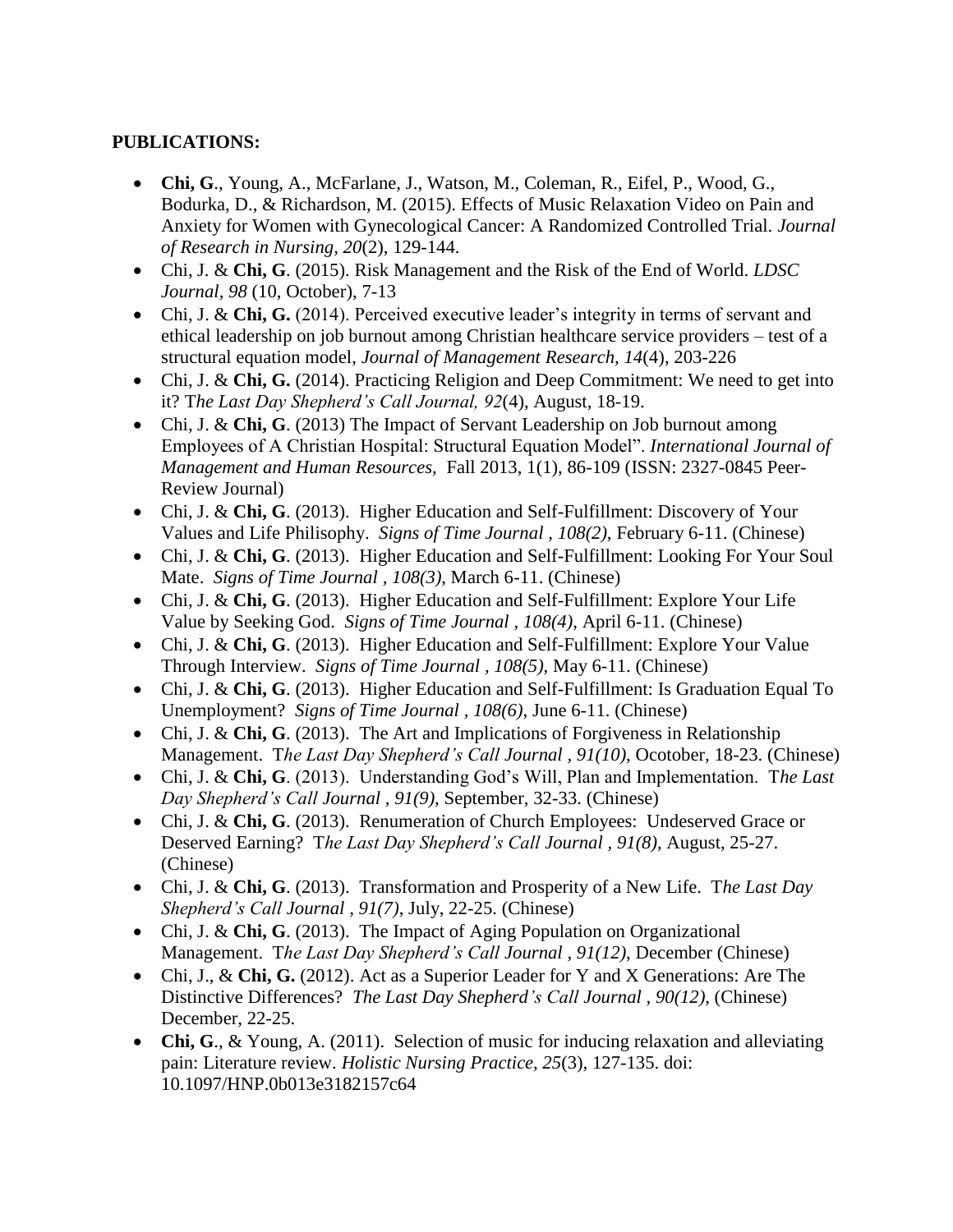- **Chi, G**. (2007). The role of hope in patients with cancer. *Oncology Nursing Forum, 34*(2), 415-424.
- Interviewed by *the Last Day Shepherd's Call* Journal Magazine and publish, "I have a dream in nursing: My professional trajectory" (Chinese) May 2004.
- Published an article, "The roles and functions of a husband:" in the Journal Magazine, *The Last Day Shepherd's Call* (Chinese) April 2004
- Published an article, "How to Teach Children to Do the House Chores? In World Journal Newspaper. (Chinese) April 15, 2002
- Published an article, "How to Create a Bilingual Environment" In World Journal Newspaper. (Chinese) January 25, 2002

## **PRESENTATIONS (PODIUM AND POSTER)**

- Poster presentation (**Chi, G.,** & Chi, J.) "Structural Components of Statistics Test Anxiety on Students of Health Professions: A Test of Structural Equation Modeling" at Sigma Theta Tau International Eta Zeta Chapter Conference, Berrien Spring, Michigan, on Apr. 5, 2016.
- Podium Presentation (Chi, J. & Chi, G.) at JIIBR 2014 Symposium (Journal of International and Interdisciplinary Business Research). California State University in Los Angeles (CASLA), titled "Perceived Executive Leader's Integrity in Terms of Servant and Ethical Leadership on Job Burnout Among Healthcare Service Providers – Test of a Structural Equation Model (SEM)" on Septembeer 17-19, 2014.
- Podium Presentation (Chi, J. & **Chi, G**.) at Andrews University Business Teacher Conference. Andrews University, Berrien Springs, MI, titled "Perceived Executive Leader's Integrity in Terms of Servant and Ethical Leadership on Job Burnout Among Healthcare Service Providers – Test of a Structural Equation Model (SEM)" on July 10- 14, 2014.
- Poster presentation (Chi, J., & **Chi, G**.) at Andrews University Research Celebration Conference titled "Perceived Executive Leader's Integrity in Terms of Servant and Ethical Leadership on Job Burnout Among Healthcare Service Provider" on October 31, 2014.
- Poster presentation (**Chi, G**., & Chi, J.) at Andrews University Research Celebration Conference titled "The Impact of Servant Leadership on Job Burnout among Adventist Healthcare Nurses" on October 31, 2014.
- Poster presentation (**Chi, G**., & Chi, J.)"The Relationship of Servant Leadership and Nurses' Job Burnout" at Sigma Theta Tau International Eta Zeta Chapter Conference, Berrien Spring, Michigan, on Apr. 10, 2014.
- Poster presentation (**Chi, G**., & Chi, J.)"The Relationship of Servant Leadership and Nurses' Job Burnout" at Sigma Theta Tau International 42<sup>nd</sup> Biennial Convention, Indianapolis, Indiana, on Nov. 17, 2013.
- Poster presentation (**Chi, G**., & Cheek, D.) "Music Relaxation Video and Biophysical Measurements: A Randomized Controlled Trial" at Andrews University Fifth Annual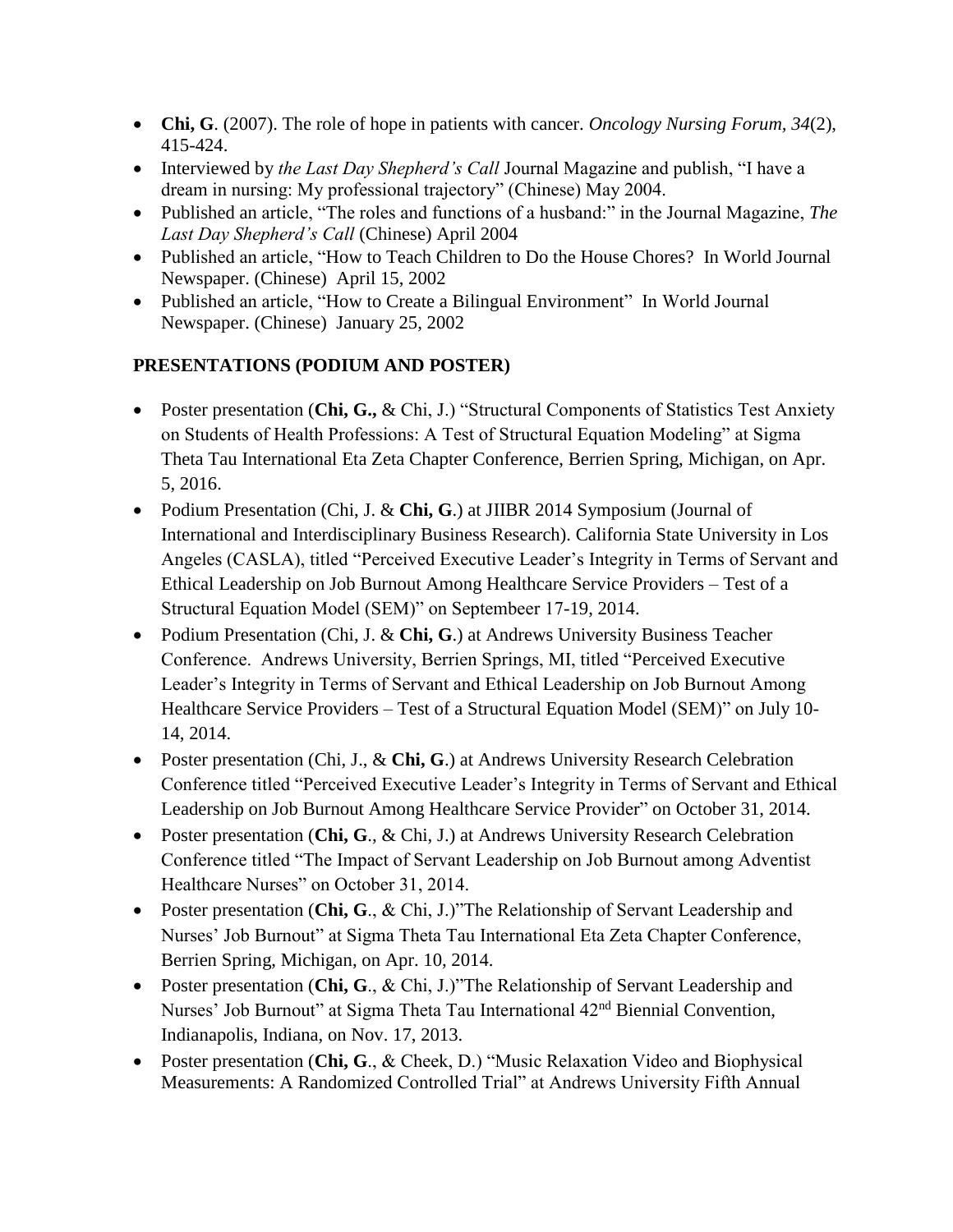Faculty and Graduate Student Celebration of Research, Berrien Springs, Michigan, on Nov. 1, 2013.

- Speaker (**Chi, G**) (one hour oral presentation) in Taiwan Adventist Hospital, Taipei, Taiwan on July 2, 2013. Title: "The treatment effects of music relaxation video on pain and anxiety levels of cancer patients: A randomized controlled study".
- Poster presentation (**Chi, G**., & Cheek, D.) "Music Relaxation Video and Biophysical Measurements: A Randomized Controlled Trial" at Sigma Theta Tau ETA ZETA Chapter Conference, Berrien Springs, Michigan, on May 2, 2013.
- Poster Presentation (**Chi, G**., & Cheek, D.) "Music Relaxation Video and Biophysical Measurements: A Randomized Controlled Trial" at Southern Nursing Research Society  $27<sup>th</sup>$  annual conference, Little Rock, Arkansas on Feb 27 – Mar 2, 2013.
- Research article (Chi, J & **Chi, G**) was presented at IABPAD Conference in Orlando, FL, titled, "The Impact of Servant Leadership on Job Burnout among Employees of a Christian Hospital: Structural Equation Model" on January 4-8, 2013. **The paper was awarded as the best research paper.**
- Speaker (one hour oral presentation) in Eta Zeta Chapter of Sigma Theta Tau International, Nursing Honor Society annual Fall Workshop on Nov 15, 2012 at Lawrence Education Center, Borgess Medical Center, Kalamazoo, Michigan. Title: "The treatment effects of music relaxation video on pain and anxiety levels of cancer patients".
- Poster Presentation (Chi, J., & **Chi, G**), "The impact of servant leadership on job burnout among employees of a Christian hospital: Structural equation model" at Andrews University Fourth Annual Faculty and Graduate Student Celebration of Research on Nov. 8 2012.
- Podium Presentation (Chi, J., & Chi, G): "The impact of servant leadership on job burnout among employees of a Christian Hospital: Structural equation Model" on July 13, 2012.
- Poster Presentation: "Music relaxation video and pain control: A randomized controlled trial for women receiving Intracavitary Brachytherapy for gynecological cancer" at the National Institute of Nursing Research 25<sup>th</sup> NINR Scientific Symposium. Washington D.C. on Oct. 13, 2011
- Poster Presentation: "Music relaxation video and pain control: A randomized controlled trial for women receiving Intracavitary Brachytherapy for gynecological cancer" at the American Society of Radiation and Oncology (ASTRO) 53th Annual Meeting, Miami, FL on Oct. 2-6, 2011.
- Poster Presentation: "Music relaxation video and pain control: A randomized controlled trial for women receiving Intracavitary Brachytherapy for gynecological cancer" at Texas Woman's University College of Nursing 16<sup>th</sup> Annual Distinguished Parry lectureship. The conference was held on March 4, 2011 in Houston Texas.
- Podium Presentation "Music relaxation video and pain control: A randomized controlled trial for women receiving Intracavitary brachytherapy for gynecological cancer" in Southern Nursing Research Society (SNRS) 2011 conference Jacksonville, Florida on February 16-19, 2011.
- Poster Presentation "Music relaxation video and pain control: A randomized controlled trial for women receiving Intracavitary brachytherapy for gynecological cancer" in 11<sup>th</sup> National Conference on Cancer Nursing Research in Los Angeles, California on February 10-12, 2011.